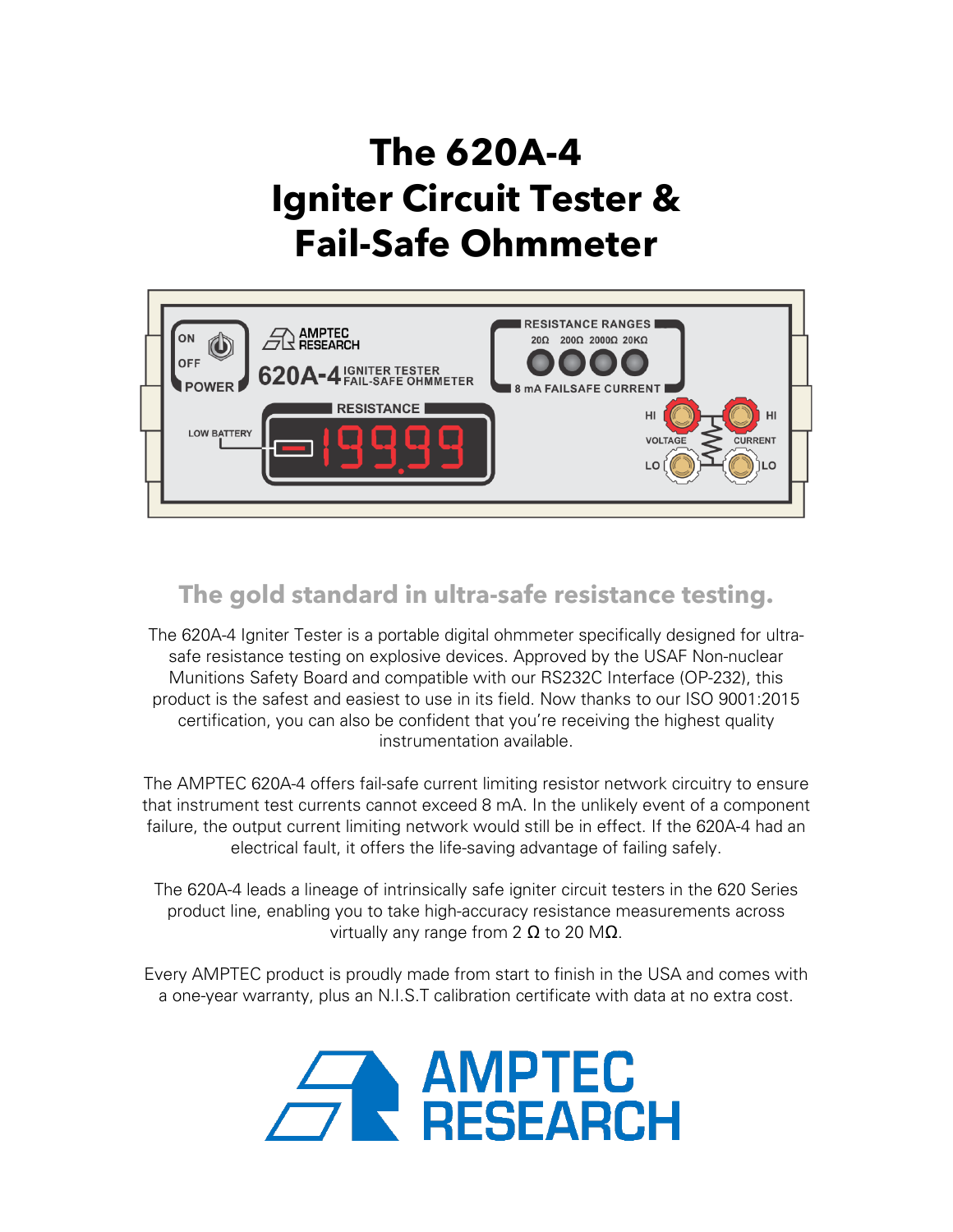

#### ֧֪֚֞֝֬֝֬֝֬֝֬֝֬֝ AMPTEC 620A-4 Igniter Circuit Tester Datasheet

The below specifications apply to units that are purchased as a part of our 620A-4 Commercial Package with no additional options. For information on the specifications of units with additional options, please refer to the following page.

| AMPTEC 620A-4 Range, Resolution, Accuracy, & Current Levels |                                  |                                |                                |                                |
|-------------------------------------------------------------|----------------------------------|--------------------------------|--------------------------------|--------------------------------|
| Range                                                       | 20 $\Omega$                      | $200 \Omega$                   | $2000 \Omega$                  | 20 K $\Omega$                  |
| <b>Nominal Current</b>                                      | 5 <sub>mA</sub>                  | .5 <sub>mA</sub>               | 50 uA                          | 5 uA                           |
| <b>Failsafe Current</b>                                     | 8 <sub>mA</sub>                  | $8 \text{ mA}$                 | 8 <sub>m</sub> A               | 8 <sub>m</sub> A               |
| Resolution                                                  | 1 m $\Omega$                     | 10 m $\Omega$                  | 100 $m\Omega$                  | $1 \Omega$                     |
| Accuracy                                                    | $\pm$ .02% of<br>reading & range | $±.02\%$ of<br>reading & range | $±.02\%$ of<br>reading & range | $±.02\%$ of<br>reading & range |

#### AMPTEC 620A-4 General Specifications

|                                                      | Dimensions  9.75" x 10" x 3.25"                                     |
|------------------------------------------------------|---------------------------------------------------------------------|
| Input Voltage  250 VDC maximum                       | Internal Voltage  4.8 VDC maximum                                   |
| Low Battery  Display reads"—"                        |                                                                     |
| Overload/Overrange  Display flashes                  | Terminal  Banana jack binding posts                                 |
| <b>Temperature Coefficient</b> $\pm$ 0.002% per 1° C | <b>Temperature Limit (Operating)</b> $0^{\circ}$ to 50 $^{\circ}$ C |
| Temperature Limit (Storage)  -20° to 70° C           | Update Rate  3 readings per second                                  |
| Weight (Standard Version)  3.5 lbs.                  |                                                                     |

#### AMPTEC 620A-4 Power Specifications

| Batteries  4ea 5000 mAh NICAD batteries | <b>Battery Charge Time</b> ~8 hrs. til full charge |
|-----------------------------------------|----------------------------------------------------|
| Battery Charger  AMPTEC 620-DC          | Battery Charger Charging Current  2A max           |
| Battery Charger Input  90 - 264 VAC     | <b>Battery Life</b> 1000 cycles or 3 years         |
| Battery Charger Output  5.9V            |                                                    |

#### OP-247 Optically Isolated Power Specifications

This option enables your unit to be ran via AC power, allowing for uninterrupted use. Unless otherwise noted in the table below, all other specifications match those listed in the general specifications section.

| AC/DC adaptor  AMPTEC 247-DC |  |  |
|------------------------------|--|--|
|                              |  |  |

#### OP-232 RS232C Interface Specifications

This option enables your unit to connect to a computer and receive commands via RS232C.

Rear terminal block .... 4 Gold-Plated terminals

#### OP-519 Rack Mount Specifications

This option, OP-519S (for single units) and OP-519D (for dual units), allows your unit to be rack mounted. Unless otherwise noted in the table below, all other specifications match those listed in the general specifications section.

| UP-5195 (Single Unit)                       |  |  |
|---------------------------------------------|--|--|
|                                             |  |  |
| <b>Materials</b> ABS plastic face, aluminum |  |  |
| <b>Weight</b> 2.3 lbs (plus unit weight)    |  |  |
|                                             |  |  |

### OP-519S (Single Unit) OP-519D (Dual Units)

Dimensions ………………... 19" x 3.5" x 10" Materials ………. ABS plastic face, aluminum

Weight ………….. 2.1 lbs (plus unit weights)